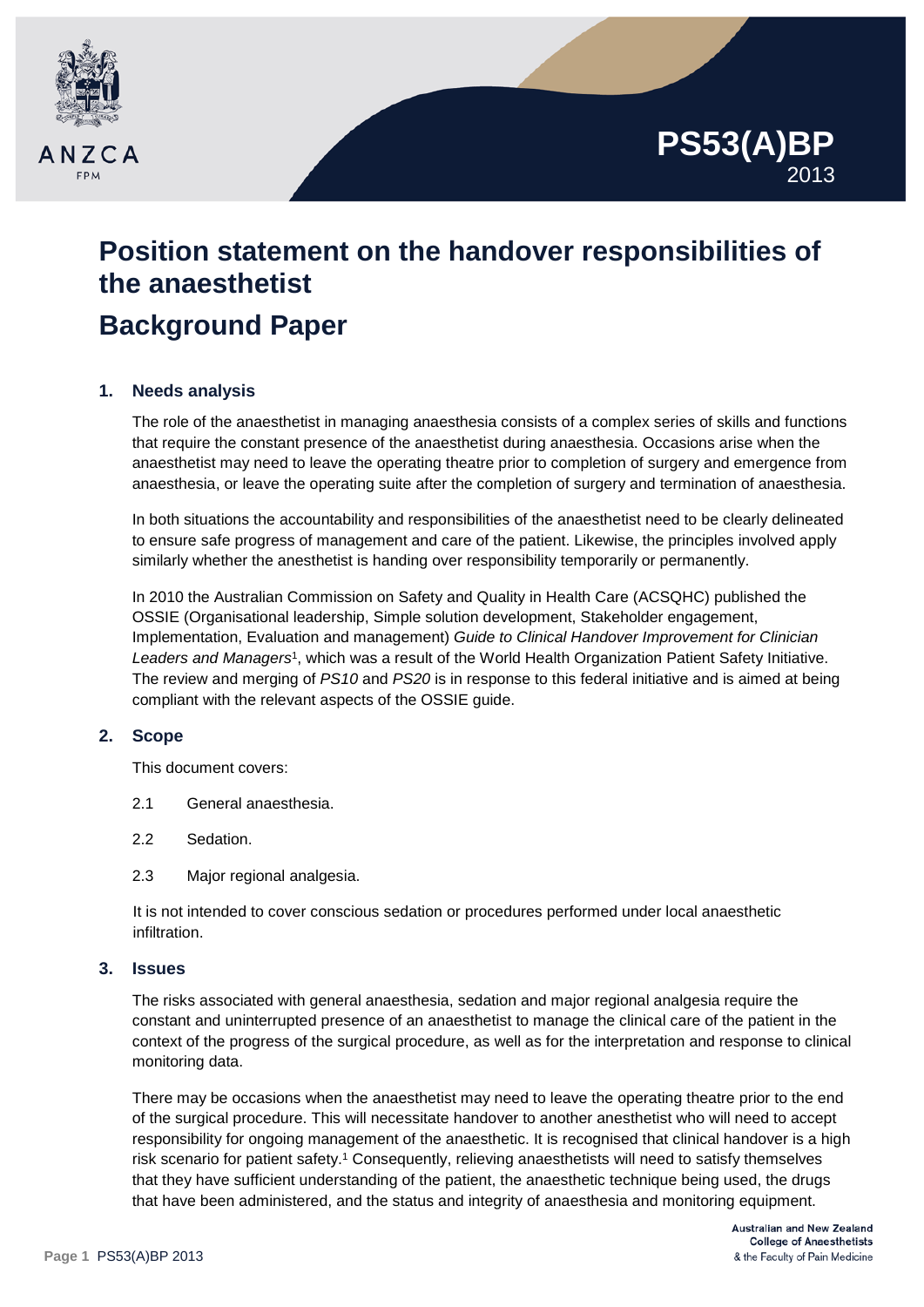

The primary anaesthetist must be satisfied that the relieving anaesthetist has the competencies and commitment necessary for the role.

The principles of handover apply to both intraoperative handover to another specialist as well as to postoperative handover to a ward or hospital unit-based care such as post anaesthesia care unit (PACU), high dependency unit (HDU), and intensive care unit (ICU).

The National Patient Safety Agency, in the United Kingdom, has defined clinical handover as "the transfer of professional responsibility and accountability for some or all aspects of care for a patient, or group of patients, to another person or professional group on a temporary or permanent basis".  $2(p. 8)$ 

## **4. Discussion**

The clinical handover may be divided into four stages<sup>1</sup>:

- 4.1 Prepare for handover (HAND).
- 4.2 Organise handover (ME).
- 4.3 Provide environmental awareness (AN).
- 4.4 Individual patient handover (ISOBAR).

The first stage of clinical **H**andover is to prepare for it by ensuring that appropriate staff is available to be **A**llocated (for example, consultant vs. trainee); participants, time and venue are **N**ominated (for example, theatre, PACU, HDU, ICU); and that the handover is **D**ocumented (in the anaesthesia record) - **HAND**.

The next step is to organise the handover by **M**aking sure that all relevant participants are present (anaesthetist, intensivist, nursing staff as relevant), and **E**nsuring that leadership is provided during handover (that is, the clinician accepting responsibility and accountability) - **ME**.

The third stage of clinical handover is to provide environmental awareness through **A**lerts to attention and safety, or special patient needs or risks including environmental concerns such as adequacy of facilities. **N**otice of patient and staff movements also needs to be highlighted to ensure that beds (PACU, HDU or ICU) and staff are available – **AN**.

Finally, the individual patient handover requires **I**dentification to ensure that the patient is correctly identified; communication regarding **S**ituation including current clinical status and patient centred care requirements; notification of the latest **O**bservations; provision of relevant **B**ackground and history; **A**ssessment and actions to establish an agreed management plan; and transfer of **R**esponsibility and risk management – **ISOBAR**.

## **5. Notes on the revision**

- 5.1 The name of the document has been changed from *Guidelines on the handover of responsibility during an anaesthetic* to *Position statement on the handover responsibilities of the anaesthetist*. There are two parts to this change. Firstly, this document is now an amalgamation of *PS10* and *PS20*, which consequently requires deletion of the reference to "during an anaesthetic". It now encompasses the anaesthetist's responsibilities to all situations for handover. Secondly, as the evidence for clinical handover is poor (as stated in the OSSIE Guide) and the process of handover is procedural it may serve a more useful purpose as a "statement".
- 5.2 The amalgamation of *PS10* and *PS20* seems reasonable given the considerable overlap of the functions contained within both documents.
- 5.3 Reference is made to the OSSIE Guide as well as other relevant ANZCA professional documents.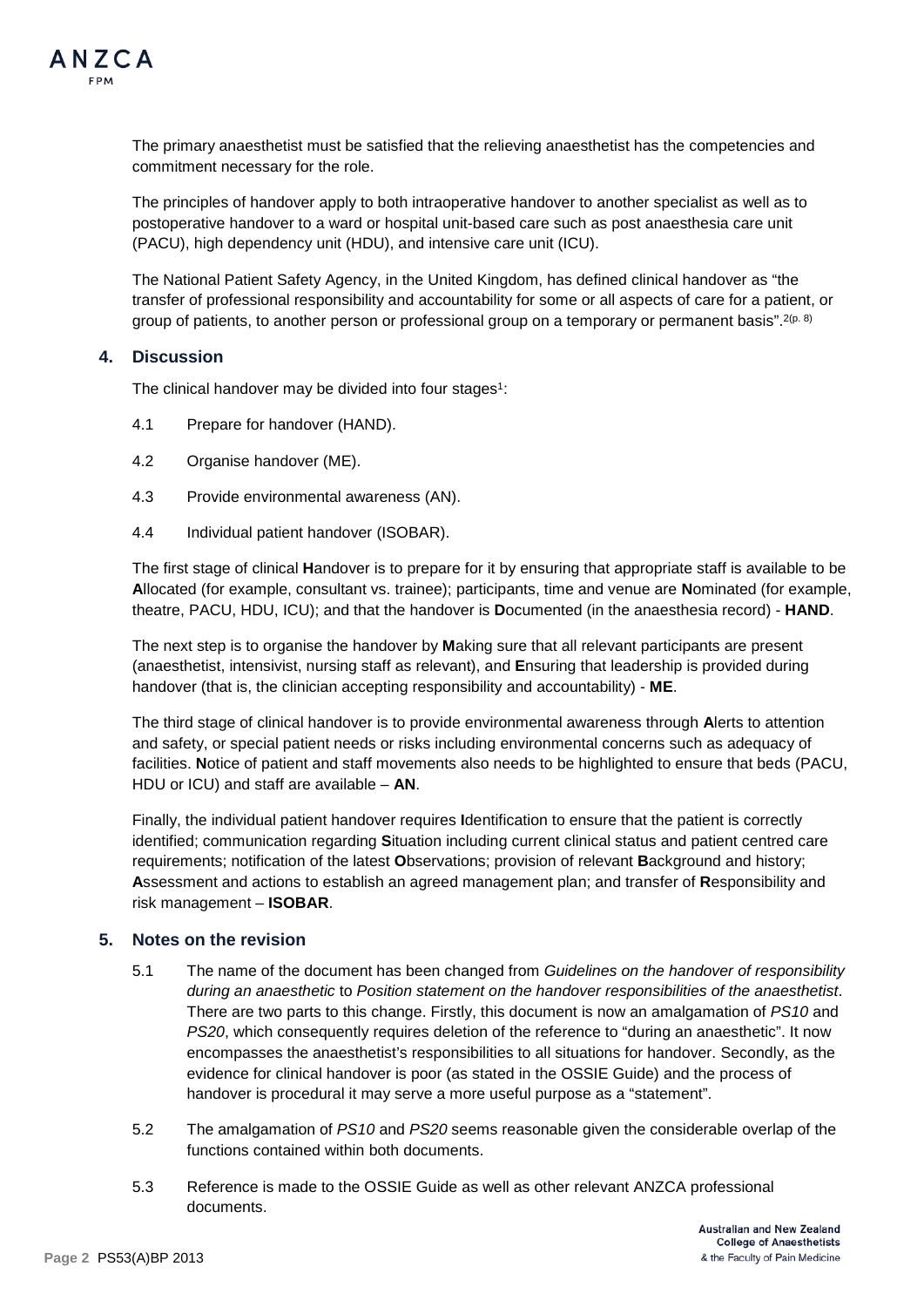

- 5.4 The reference to temporary and permanent relief has been deleted because the principles are the same and the only difference lies in the person to whom the patient handover is made.
- 5.5 The reference to "suitably trained and qualified staff" (see item 4.2) is intended as follows: "qualified" refers to the nursing degree; "trained" refers to PACU training, which may or may not have resulted in a formal qualification.

#### **References**

- 1. Australian Commission on Safety and Quality in Health Care. OSSIE guide to clinical handover improvement. Sydney: ACSQHC, 2010. From: [http://www.safetyandquality.gov.au/our-work/clinical](http://www.safetyandquality.gov.au/our-work/clinical-communications/clinical-handover/ossie-guide/)[communications/clinical-handover/ossie-guide/.](http://www.safetyandquality.gov.au/our-work/clinical-communications/clinical-handover/ossie-guide/) Accessed 1 November 2010.
- 2. The Australian Medical Association. Safe handover: safe patients: guidance on clinical handover for clinicians and managers. Kingston: AMA, 2006; p. 8. From: [http://ama.com.au/node/4064.](http://ama.com.au/node/4064) Accessed 1 November 2010.

#### **Process of document review**

The document development group comprised:

Associate Professor David A Scott, FANZCA, FFPMANZCA, Councillor

Professor Paul Myles, FANZCA, Quality and Safety Committee member

Dr Peter Roessler, FANZCA, Director of Professional Affairs (Professional Documents)

The following were also consulted:

Regional/national committees

Faculty of Pain Medicine Board

Mr John Biviano, General Manager, Policy

Ms Rebecca Conning, Policy Officer

*PS53(A)* was reviewed in 2013 after a pilot phase of two years. No significant amendments to the document were considered necessary at this time.

*Professional documents of the Australian and New Zealand College of Anaesthetists (ANZCA) are intended to apply wherever anaesthesia is administered and perioperative medicine practised within Australia and New Zealand. It is the responsibility of each practitioner to have express regard to the particular circumstances of each case, and the application of these ANZCA documents in each case. It is recognised that there may be exceptional situations (for example, some emergencies) in which the interests of patients override the requirement for compliance with some or all of these ANZCA documents. Each document is prepared in the context of the entire body of the College's professional documents, and should be interpreted in this way.*

*ANZCA professional documents are reviewed from time to time, and it is the responsibility of each practitioner to ensure that he or she has obtained the current version which is available from the College website [\(www.anzca.edu.au\)](http://www.anzca.edu.au/). The professional documents have been prepared*